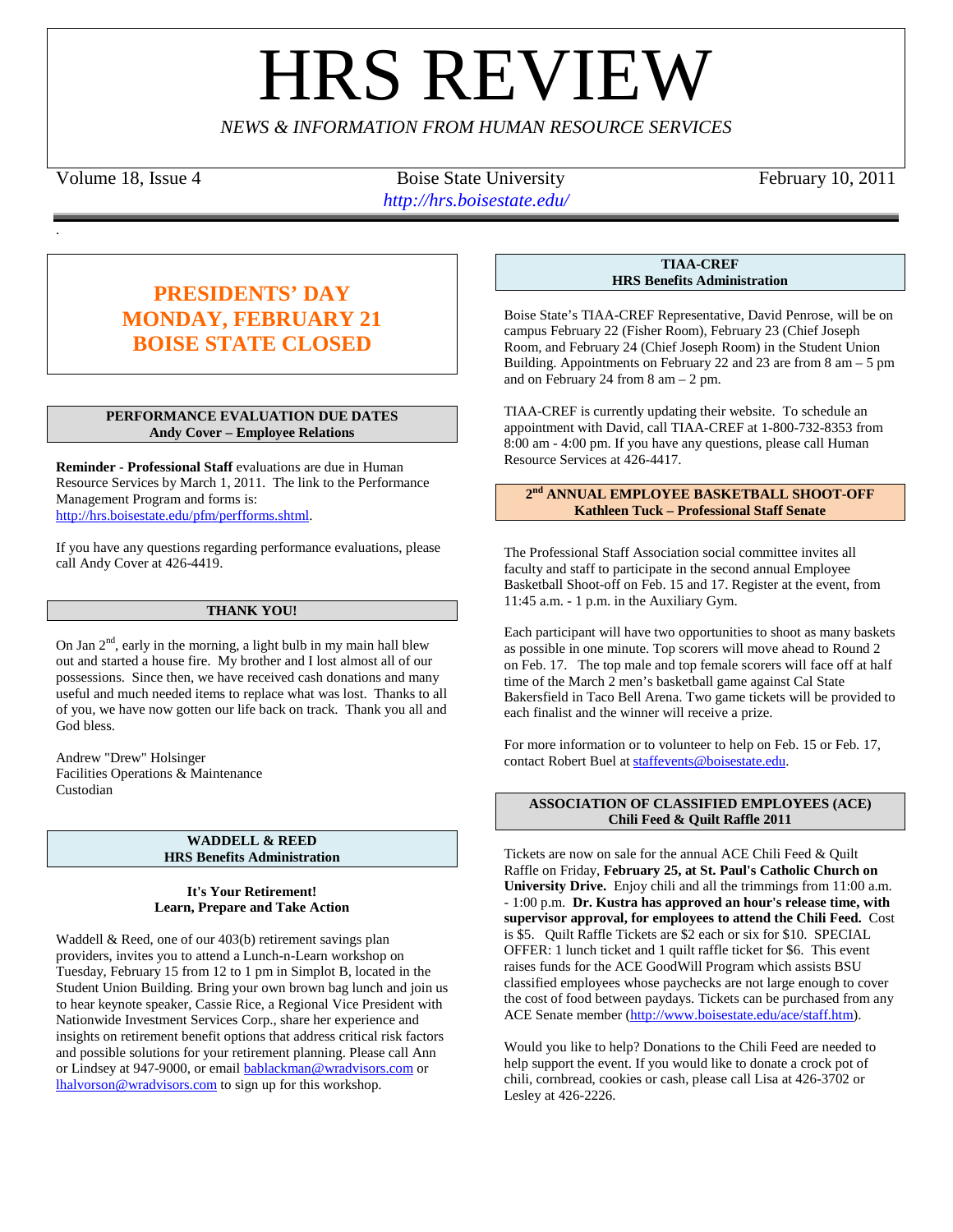### **SUPPORT BRONCO STUDENT-ATHLETE SCHOLARSHIPS Cindy Chumley – Bronco Athletic Association**

Would you like to directly support Boise State student-athlete scholarships? Consider becoming a member of th[e Bronco Athletic](http://www.broncoathleticassociation.com/)  [Association.](http://www.broncoathleticassociation.com/)

As a BSU employee, you can take advantage of the employee payroll deduction plan to pay for your annual membership over 18 pay periods. The first installment would be withdrawn from your April 1, 2011 paycheck, and your last installment would be withdrawn from your November 11, 2011 paycheck.

Contact *Cindy Chumley* with the Association office at (208) 426 5486 or [cchumle@boisestate.edu](mailto:cchumle@boisestate.edu) for a payroll deduction authorization form. Forms must be completed and returned to the Association office (MS-1020) by **Friday, March 11, 2011** , to enroll in payroll deduction for your 2011-12 Association membership.

2011-2012**.**  If you've previously taken advantage of payroll deduction for your annual membership, you must re-submit a completed form for

# **Go Broncos!**

# **THE VAGINA MONOLOGUES Women's Center**

The Women's Center is proud to present the Vagina Monologues on Friday, February 18 at 7:00 pm and on Saturday, February 19 at 2:00 pm and 7:00 pm in the BSU Special Events Center (SPEC). Tickets can be purchased from Select-a-Seat for \$5 for students and \$7 for other. The Vagina Monologues are sponsored by The Coalition Against the Abuse of Women and co-sponsored by The Boise State Women's Center. For more information visit the Women's Center's website: [http://womenscenter.boisestate.edu/.](http://womenscenter.boisestate.edu/)

### **LAVENDER LUNCHES Women's Center**

# **The Women's Center & LGBTQIA Lounge Host Lavender Brown Bag Lunches**

Intended as a time for Lesbian, Gay, Bisexual, Trans, Queer, Questioning, Intersex and Ally students to build community, Lavender Lunches are an opportunity to visit with other students and Women's Center staff. Stop by, bring a lunch and meet some new friends!

**Where: LGBTQIA Lounge** (located inside the Women's Center on the second floor of the Student Union Building)

**When: First & Third Fridays of the month** (February 18, March 4, March 18, April 8, April 22, & May 6, 2011) **Time: 1:00 – 2:30 PM**

For more information call LGBTQIA Social Work Intern, Women's Center & LGBTQIA Lounge at 208.426.5390.

# **SKILLSOFT – ON-Line-Training**

**SkillSoft Log-in:** http://boisestate.skillport.com/SkillPortFE/login/login.cfm **User ID:** "Employee ID Number" **Password:** "welcome"

### **DEFENSIVE DRIVING COURSE Risk Management & Insurance**

Risk Management & Insurance is announcing a 4-Hour Defensive Driving Course (DDC) sponsored and taught by the National Traffic Safety Institute (NTSI).

This course is again being offered to employees and students who drive University owned or leased vehicles. The Office of Risk Management and Insurance administers the program and the instructor Larry McGhee, is NTSI trained and certified and has been teaching the course for the Idaho State Police.

The content of the class will focus on defensive driving of passenger vehicles, driver behavior, van safety, and life safety. Included in the 4-Hour DDC is a one hour segment that will address Van Safety and Operation of 12-Person vans and will certify those participants, **age**  20 and up, to drive University 12-Person vans.

Questions concerning the course should be directed to Sybrina Bobo, Boise State Risk Management & Insurance ext. 63610 or email [sybrinabobo@boisestate.edu.](mailto:sybrinabobo@boisestate.edu)

| <b>Date:</b>     | Wednesday, March 2, 2011 |
|------------------|--------------------------|
| Time:            | $8:00$ am $-12:00$ pm    |
| <b>Location:</b> | <b>SUB Barnwell Room</b> |

*Registration Deadline: Monday, February 28.* Register Online at: <http://cedar.boisestate.edu/hrs/workshops/login.asp> or email [HREmployeeLandD@boisestate.edu](mailto:HREmployeeLandD@boisestate.edu)

# **Please bring your driver's license and a pen or pencil to the class.**

# **EMPLOYEE LEARNING & DEVELOPMENT Jerri Mizrahi – HRS Employee Learning & Development Manager**

Human Resources Services Learning and Development invites you to view the complete Spring schedule or to register for a session, by visiting the Learning and Development website at: <http://cedar.boisestate.edu/hrs/workshops/> or e-mail [HREmployeeLandD@boisestate.edu](mailto:HREmployeeLandD@boisestate.edu)

Register Online at for the workshops listed below and other personal and professional training workshops at: <http://cedar.boisestate.edu/hrs/workshops/login.asp> or e-mail [HREmployeeLandD@boisestate.edu](mailto:HREmployeeLandD@boisestate.edu)

| <b>Access Basics</b>                             | Date: 02/17 and 02/18/2011 |
|--------------------------------------------------|----------------------------|
| <b>Microsoft Excel Basic</b>                     | Date: 02/22 and 02/23/2011 |
| <b>Windows 7 Overview</b>                        | Date: 2/25/2011            |
| <b>Getting the Most Out of Gmail</b>             | Date: 03/1/2011            |
| <b>Google Groups</b>                             | Date: 03/3/2011            |
|                                                  |                            |
| Personal and Household Budgeting                 | Date: 02/23/2011           |
| <b>Fundamental Management Skills</b>             | Date: 03/1/2011            |
| Traveling Abroad - Things to Know Before You Go! |                            |
|                                                  | Date: 03/02/2011           |
|                                                  |                            |
| <b>Fundamental Management Skills</b>             | Date: 03/1/2011            |
| <b>Mastering the Recruitment Process</b>         | Date: 03/09/2011           |
| <b>Handling Difficult Conversations</b>          | Date: 03/17/2011           |
|                                                  |                            |
| Grocery Store Savvy Tour                         | Date: 03/15/2011           |
| <b>Freedom From Smoking</b>                      | Date: 02/17 - 03/17/2011   |
| <b>Healthy Meeting Walk and Talk</b>             | Date: 04/19/2011           |
|                                                  | (Thursdays)                |
|                                                  |                            |

[Time and Labor Training -](http://cedar.boisestate.edu/hrs/workshops/register.asp?category=59#1299) 1:00 - 2:00 PM Date: 02/16/2011 [Time and Labor Training -](http://cedar.boisestate.edu/hrs/workshops/register.asp?category=59#1300) 9:00 - 10:00 AM Date: 03/02/2011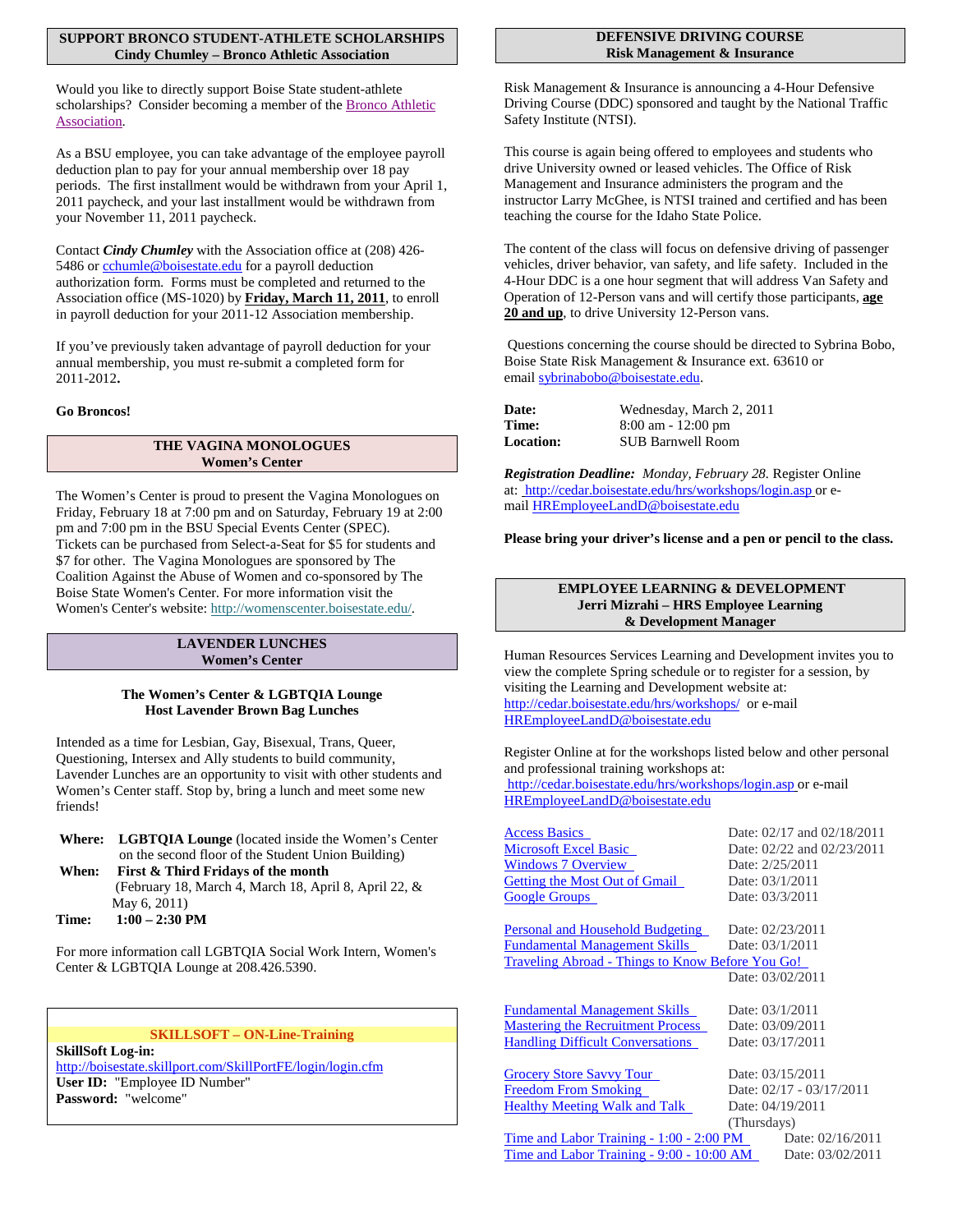### **VACANCIES**

Boise State University is a State agency and must hire Classified positions through the Division of Human Resources (DHR). Current vacancies at Boise State are listed below. For more information regarding state job openings, see the Division of Human Resources website at: *<http://dhr.idaho.gov/>*.

You must currently work for the State of Idaho as a permanent employee eligible to transfer or your name must be within the top 25 listed on the appropriate Division of Human Resources register to apply for the positions listed below. **Job announcements are current and updated on our website located at:** *<http://hrs.boisestate.edu/joblistings/classified/>*.

Announcements listed may be used to fill both current and future vacancies.

Call **Jordy LePiane** at **426-1536** for additional information regarding **Classified positions***.*

**Professional Staff and Faculty Positions** : Call **Michelle Berard, 426-3170**, or visit Human Resource Services / Employment's website at <http://hrs.boisestate.edu/employmentservices/> for position descriptions and information regarding Professional Staff and Faculty positions. Visit<http://hrs.boisestate.edu/joblistings/professional/> and *<http://hrs.boisestate.edu/joblistings/faculty/>* for current openings.

### **Opportunities Open to ALL APPLICANTS Announcements Currently Open on the State Web Site**

• University Shop Assistant – Art Department, Part Time

# **TEMPORARY OPPORTUNITIES OPEN TO ALL APPLICANTS**

• Landscape Technician – Facilities, Operations & Maintenance

# **TRANSFER OPPORTUNITIES FOR CURRENT BSU EMPLOYEES**

- Administrative Assistant 2 Biomolecular Research Center
- Box Office Manager Athletic Ticket Office
- Financial Technician Student Life Finance Office
- Financial Support Technician BSU Bookstore, Accounts Payable
- Management Assistant Communications & Marketing
- Security Officer Supervisor Campus Security/Police **Services**

Boise State University prohibits discrimination in educational and employment opportunities, services, and benefits on the basis of race, national origin, color, creed, religion, sex, age, disability, veteran status, or sexual orientation. The University also affirms its commitment to providing equal opportunities and equal access to University facilities. For additional information, contact the Office of Equal Employment Opportunity and Affirmative Action at (208) 426- 1979. For inquiries specifically related to sex discrimination and/or Title IX of the Education Amendments of 1972, please visit our website at <http://www.boisestate.edu/generalcounsel/titleix.shtml> or call Kendra Smith, Title IX Coordinator, at (208) 426-4407.

### **NEW HIRES**

- Jeanne Bustamante Admissions, Technical Records Specialist 1
- Mark Holmes College of Arts and Sciences, Systems Administrator
- Trent Reagan Facilities, Operations & Maintenance, Electrician
- Brian Risk College of Arts & Sciences, Programmer

### **DEPARTURES**

• Chang Sam Kim - University Housing

### **PROMOTIONS**

• Douglas Ooley - Information Technology, PeopleSoft Security Administrator, Team Lead

### **RETIREMENTS**

• Barbara Kenny – Mathematics

### **Work Study Positions & Employees**

To advertise Work-Study or non-Work-Study positions for students, use our new and improved web-based posting system, BroncoJobs at: http://career.boisestate.edu. Click on Employers Post Your Jobs Here (located under the quick links). Then register for a new account.

For additional information on hiring a student employee, visit <http://career.boisestate.edu/SEHandbook-Supervisor.htm> or contact the Career Center at 426-1747.

### **CAMPUS RECREATION Heather Carlson**

**The CAMPUS RECREATION website has information on Facebook , Twitter, Brown Bag Discussions, personal training and fitness testing specials and MORE! Visit <http://rec.boisestate.edu/> for complete schedules & descriptions and information on fitness workshops and education.** 

### **Wheelchair Basketball Tournament**

[http://rec.boisestate.edu/intramurals/schedules.cfm.](http://rec.boisestate.edu/intramurals/schedules.cfm) 

### **Floor Hockey Tournament**

[http://rec.boisestate.edu/intramurals/schedules.cfm.](http://rec.boisestate.edu/intramurals/schedules.cfm) 

### **Food Corner**

<http://rec.boisestate.edu/fitness/foodcorner/>

### **Be Mine, Try a Climb Night**

Try rock climbing with your loved one for FREE this Valentine's Day, February 14 from 6:30–10pm. For details or to register, call 426-1946.

**Instructional Fitness Program Free Class Week** [http://rec.boisestate.edu/fitness/instruction/.](http://rec.boisestate.edu/fitness/instruction/)